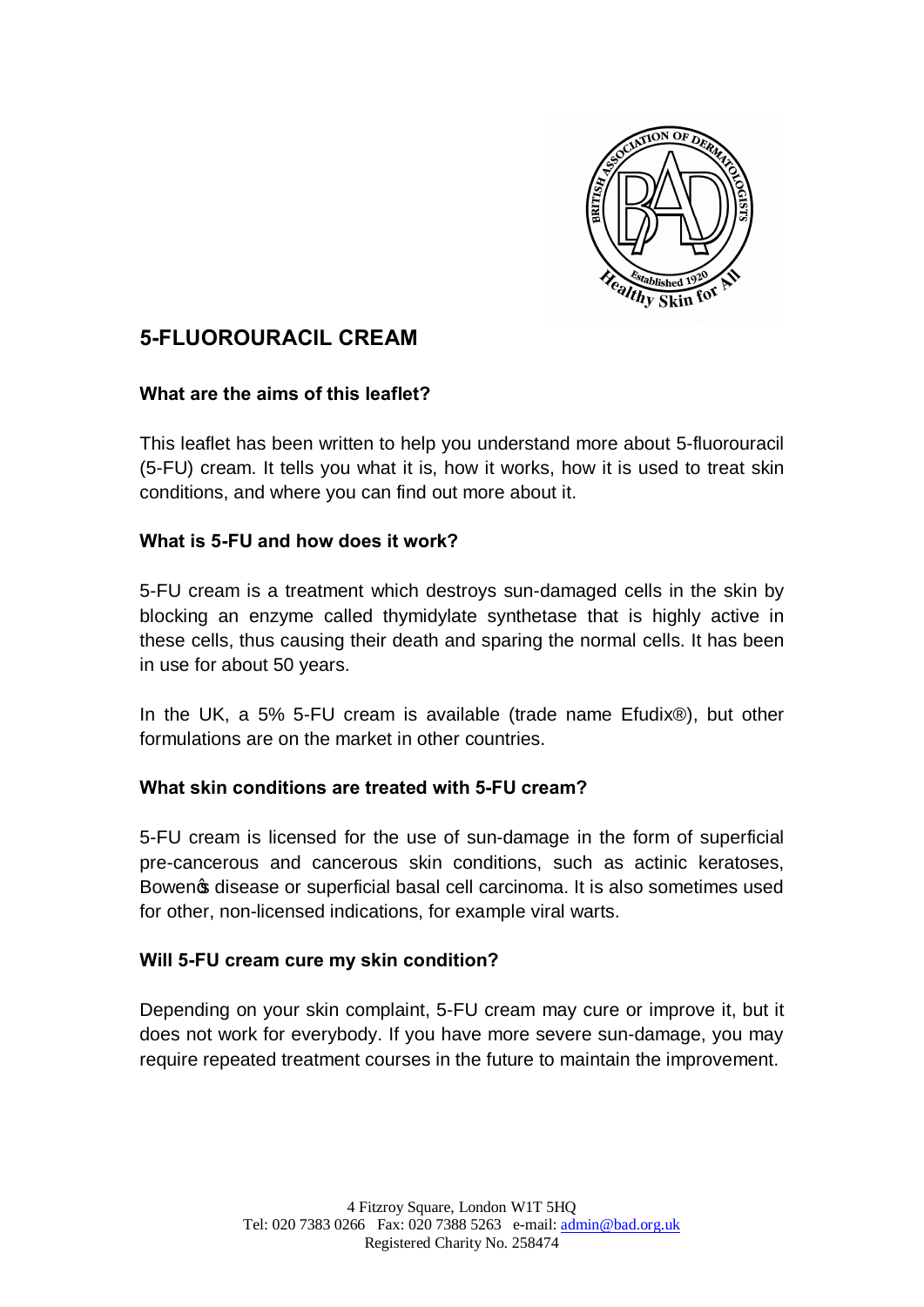## **How often should I use 5-FU cream?**

How often or for how long you should use 5-FU cream will depend on your skin condition and other factors, for example which part of your skin is affected or if you also have another skin complaint such as eczema. 5-FU cream can for example be applied once or twice a day, for 3 weeks or longer. Your doctor will recommend a treatment schedule to you.

If you have widespread sun-damage, then the treatment area should be broken up into smaller areas, and treated in a piecemeal fashion.

## **What time of day should I apply 5-FU cream?**

If you are asked by your doctor to use 5-FU cream once a day, you should apply it at night: if twice daily, morning and night. Make sure you always clean your skin prior to the application of the cream.

After 20 minutes or so, you may then apply an additional moisturizer. You can also use make-up to cover the redness, but you may find this uncomfortable.

Only cover 5-FU cream with a plaster if advised by your doctor, otherwise leave the treated area open.

You should wash your hands thoroughly after application of the cream.

## **When should I not apply 5-FU cream?**

5-FU cream should not be used on the eyelids, and not on the lips, unless specifically prescribed by your doctor for use in that area.

Do not use 5-FU cream if you are allergic to any ingredients, for example parabens.

Do not apply 5-FU cream if you are pregnant or breastfeeding.

#### **What are the common side effects of 5-FU cream?**

Within 3-5 days, skin treated with 5-FU cream usually becomes inflamed, and can get intensely red and sore. Even normal looking skin may be affected, because the cream also treats abnormal cells where the sun-damage is not yet visible. The skin may weep, peel, crack or even blister. This is a normal response to 5-FU. If the skin becomes very sore or uncomfortable please stop using the Efudix cream temporarily. Bathe the area with water, then dry and